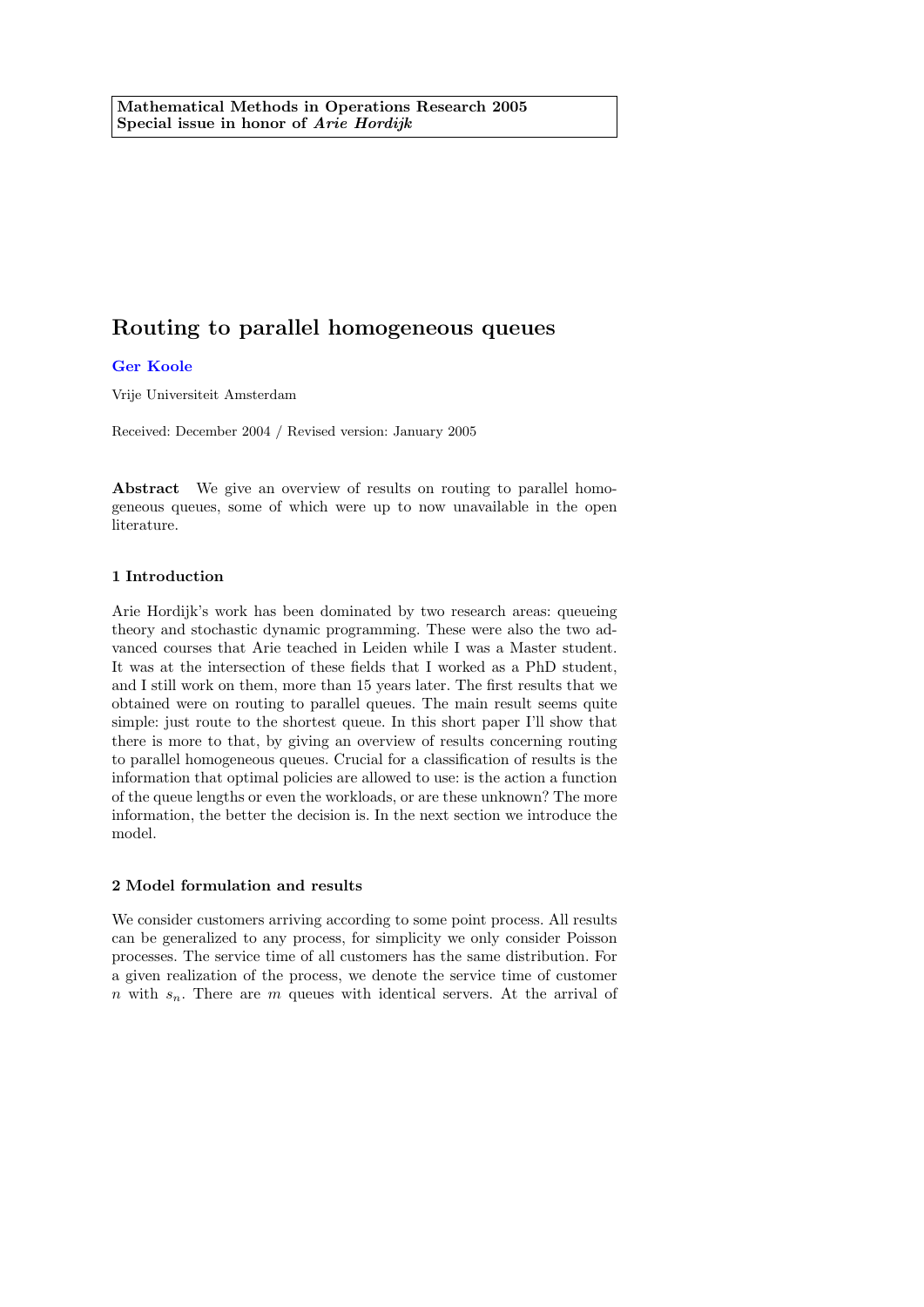the *i*th customer, queue *j* has  $x_j^n$  customers (including the one in service), and the total workload in the queue is  $w_j^n$ . In this paper we restrict to minimizing average workload. This is often equivalent to minimizing the average number of customers in the system, which in turn, according to Little's law, is equivalent to minimizing the average waiting time.

Bernoulli policies Consider the class of policies that does not depend on any of the variables  $s_n$ ,  $w^n$  or  $x^n$  and for which we have the additional condition that the decision rules all have the same distribution on the actions (decision rules are allowed to randomize). The policy that selects each queue with the same probability  $m^{-1}$  is optimal in the sense that it minimizes the expected workload at any time. This follows readily from the next theorem that deals with a single queue with general arrival and service process, but arrivals are only admitted with a certain probability.

Theorem 1 The expected workload in a single server queue is, at any time, a convex function of the admission probability.

*Proof* We couple 4 systems, with admission probabilities  $\lambda$ , twice  $\lambda + \delta$ , and  $\lambda + 2\delta$ , such that  $0 \leq \lambda \leq \lambda + 2\delta \leq 1$ , with respective workloads  $w_t^{\lambda}, w_t^{\lambda+\delta}, \tilde{w}_t^{\lambda+\delta}, w_t^{\lambda+2\delta}$  at time t. We take the arrival and service times the same for all 4 processes. The admission processes are coupled by the use of a uniform distribution for each arrival instant. For a realization  $u$  the admission is as follows. The arrival is admitted in all systems if  $u \leq \lambda$ , it is rejected in all systems if  $u > \lambda + 2\delta$ , it is admitted in the  $w_t^{\lambda+\delta}$  and  $w_t^{\lambda+2\delta}$ . systems if  $u \in (\lambda, \lambda + \delta]$  and it is admitted in the  $\tilde{w}_t^{\lambda+\delta}$  and  $w_t^{\lambda+2\delta}$ -systems if  $u \in (\lambda + \delta, \lambda + 2\delta]$ . Now assume that at some t the following holds:

<span id="page-1-0"></span>
$$
w_t^{\lambda} \le w_t^{\lambda+\delta}, \tilde{w}_t^{\lambda+\delta} \le w_t^{\lambda+2\delta};\tag{1}
$$

<span id="page-1-1"></span>
$$
w_t^{\lambda+\delta} + \tilde{w}_t^{\lambda+\delta} \le w_t^{\lambda} + w_t^{\lambda+2\delta}.
$$

Note that they hold for an empty system. Now consider the system at  $t+s$ , before the next arrival. At that moment the workload is  $(w_t^{\bullet} - s)^+$ . By checking all possible values of s it is readily seen that  $(1)-(2)$  $(1)-(2)$  $(1)-(2)$  still hold. Now assume that an arrival occurs. Thanks to the way we coupled the admission it can be seen again that  $(1)-(2)$  $(1)-(2)$  $(1)-(2)$  remain valid. This shows that  $(1)-(2)$  hold for all  $t$ . The convexity follows from  $(2)$ . QED

Other results on this type of *Bernoulli policies* can be found in  $[1,2,5]$  $[1,2,5]$  $[1,2,5]$ .

Static policies We extend the class of policies in the following way: policies do not depend on any of the variables  $s_n$ ,  $w^n$  or  $x^n$ , but the decision rules are allowed to differ at different times. For an initially empty system cyclic or round-robin routing, i.e.,  $(1, \ldots, m, 1, \ldots, m, \ldots)$ , is optimal. For a proof see [\[9,](#page-3-3) Prop. 8.3.4], for exponential service times, or  $[8]$ , for *ILR* service times.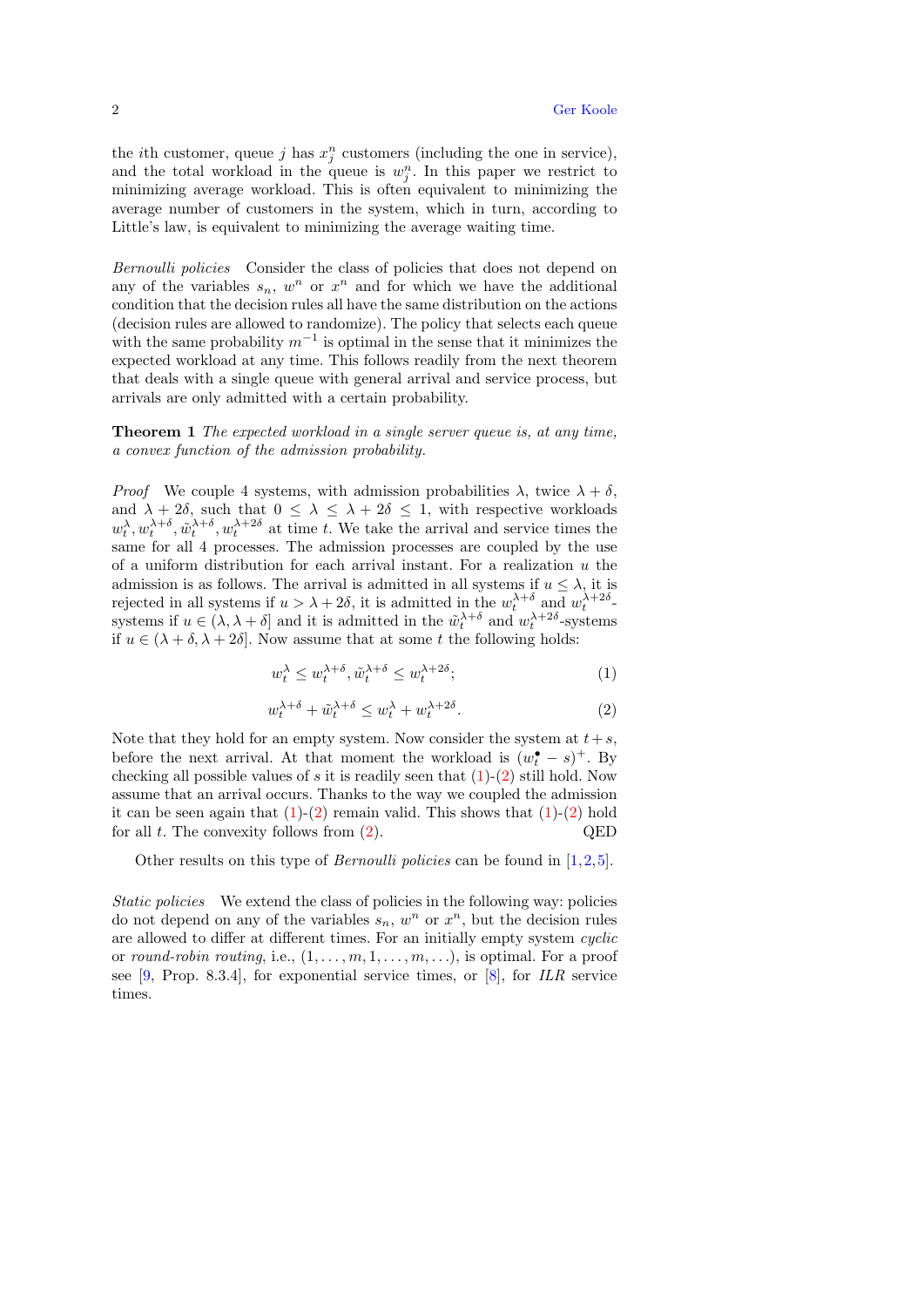Routing to parallel homogeneous queues 3

Policies based on queue length Now we go to a class of policies where information on the queue lengths  $x^n$  and the elapsed service times are available. The latter is relevant in the case of non-exponential service times; see [\[6\]](#page-3-5) for a positive result for non-exponential service time, and [\[10\]](#page-3-6) for some counterexamples. Here we concentrate on exponential service times, then the elapsed service time gives no additional information. Routing to the shortest queue is optimal, shown first in  $[11]$ , but there is a remarkably simple dynamic programming (dp) proof. Note that the expected workload is simply the number of customers times the expected service time. The dp equation for the numbers of customers in the queues, after uniformization ([\[7\]](#page-3-8)), with the usual notation and  $\lambda + m\mu = 1$ , is given by:

$$
V_{n+1}(x) = \sum_{j=1}^{m} x_j + \lambda \min_{1 \le j \le m} \left\{ V_n(x + e_j) \right\} + \mu \sum_{j=1}^{m} V_n((x - e_j)^+).
$$

Using induction it can be shown that:

$$
V_n(x + e_i) \le V_n(x + e_j) \text{ for } x_i \le x_j;
$$
  

$$
V_n(x) = V_n(x') \text{ with } x' \text{ a permutation of } x;
$$
  

$$
V_n(x) \le V_n(x + e_1).
$$

The (in)equalities can be shown to hold for all  $n$  by induction, the optimality of routing to the shortest queue follows from the first inequality. A complete proof can be found in our first joint publication [\[3\]](#page-3-9).

Policies based on queue length and workload Our next set of policies routes customers on the basis of workloads and queue lengths. The queue lengths do not give additional information on the evolution and direct costs of the process, therefore it suffices to consider the workloads. Again we formulate the dp equation, now for general service times. With  $u_n$  we denote the nth interarrival time, numbered backwards, and with  $F$  the distribution function of the service time. Then the dp equation for the workloads reads:

$$
V_{n+1}(w) = \sum_{j=1}^{m} w_j + \min_{1 \le j \le m} \left\{ \int_0^{\infty} V_n((w + s e_j - u_n e)^+) dF(s) \right\}.
$$

Similar equations as for the case with queue lengths hold for the workload case:

<span id="page-2-0"></span>
$$
\int V_n(w + s e_i) dF(s) \le \int V_n(w + s e_j) dF(s) \text{ for } w_i \le w_j;
$$
\n
$$
V_n(w) = V_n(w') \text{ for } w' \text{ a permutation of } w;
$$
\n
$$
V_n(w) \le V_n(w + s e_1) \text{ for } s \ge 0.
$$
\n(3)

Equation [\(3\)](#page-2-0) shows that routing to the queue with the shortest workload is optimal. This equation should not be confused with  $V_n(w + s e_i) \leq V_n(w + s e_i)$